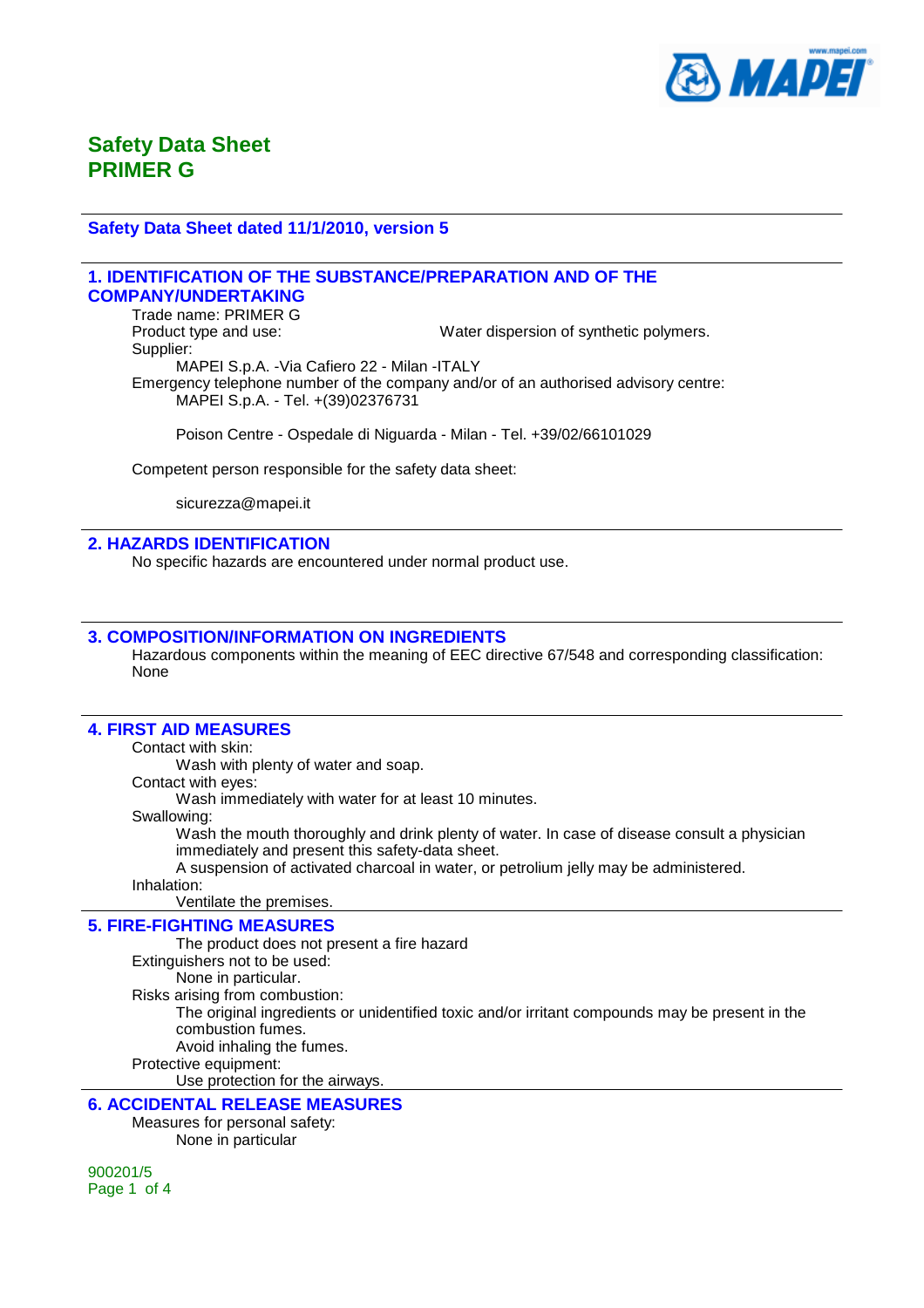

Use gloves and protective clothing. Environmental measures: Limit leakages with earth or sand. Cleaning methods: If the product is in a liquid form, stop it from entering the drainage system. Recover the product for re-use if possible, or for disposal. The product might, where appropriate, be absorbed by inert material. After the product has been recovered, rinse the area and materials involved with water.

#### **7. HANDLING AND STORAGE**

Handling precautions: Avoid contact with skin and eyes. Incompatible materials: None in particular. Storage conditions: Store above 5°C. Instructions as regards storage premises: Adequately ventilated premises.

#### **8. EXPOSURE CONTROLS/PERSONAL PROTECTION**

Precautionary measures: Respiratory protection: Not needed for normal use. Protection for hands: Not needed for normal use. Eye protection: Not needed for normal use. Protection for skin: No special precaution must be adopted for normal use. Personal Protective Equipment should comply with relevant CE standards (as EN 374 for gloves and EN 166 for goggles), correctly maintained and stored. Consult the supplier to check the suitability of equipment against specific chemicals and for user information.

Exposure limit value of single components: None

> Carry out the control of the concentrations of the substances with exposure limits assigned, in the working place according to local dispositions

### **9. PHYSICAL AND CHEMICAL PROPERTIES**

| Appearance:<br>Colour:<br>Odour:<br>pH:<br>Melting point:<br>Boiling point:<br>Flash point:<br>Solid/gas flammability:<br>Autoignition temperature:<br>Explosion limits(by volume):<br>Oxidizing properties:<br>Vapour pressure:<br>Relative density:<br>Solubility in water:<br>. | liquid<br>blue<br>typical<br>$7-9$<br>N.A.<br>$100 \text{ C}$<br>$==$ $\mathbb{C}$<br>N.A.<br>$==$ $\mathbb{C}$<br>$==$<br>N.A.<br>N.A.<br>1.02 $g/cm^3$ (23°C)<br>dispersible |
|------------------------------------------------------------------------------------------------------------------------------------------------------------------------------------------------------------------------------------------------------------------------------------|--------------------------------------------------------------------------------------------------------------------------------------------------------------------------------|
|------------------------------------------------------------------------------------------------------------------------------------------------------------------------------------------------------------------------------------------------------------------------------------|--------------------------------------------------------------------------------------------------------------------------------------------------------------------------------|

900201/5 Page 2 of 4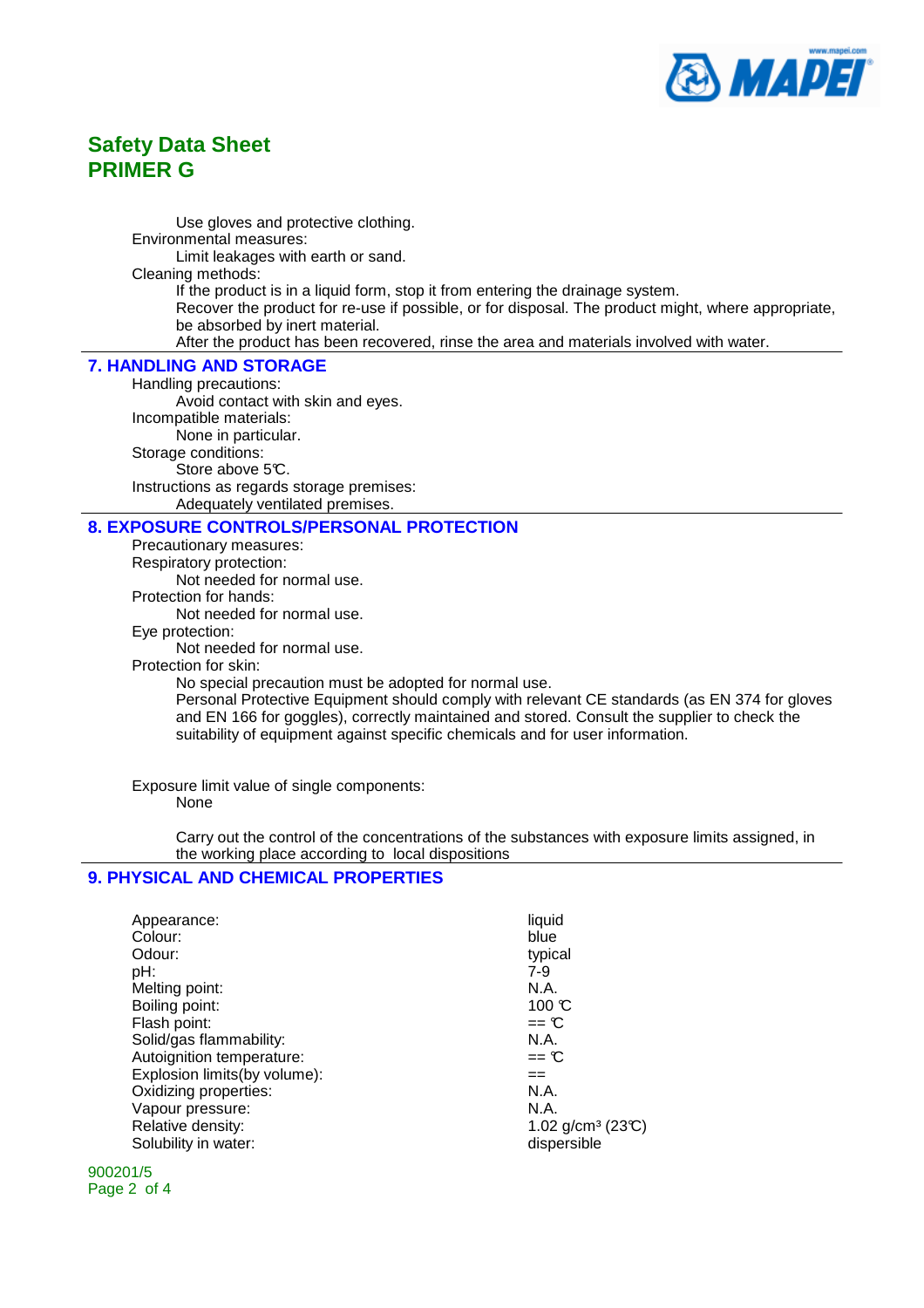

Lipid solubility: insoluble insoluble Viscosity: 20 mPa.s (23°C) Vapour density (air=1): N.A.

**10. STABILITY AND REACTIVITY**

Conditions to avoid: Stable under normal conditions.

### **11. TOXICOLOGICAL INFORMATION**

Route(s) of entry:

Ingestion: Yes Inhalation: No Contact: No

Toxicological information related to the product:

No toxicological data are available at the moment on the product itself.

There is no toxicological data available on the mixture. Consider the individual concentration of each component to assess toxicological effects resulting from exposure to the mixture. The product does not contain toxicologically relevant substances.

Acute Toxicity: no effects are known Chronic Toxicity: no effects are known Corrosive/Irritating Properties: Eye: The product can cause a temporary irritation by contact. Sensitizing Properties: No effects are known. Cancerogenic Effects: No effects are known. Mutagenic Effects: No effects are known. Teratogenic Effects: No effects are known.

## **12. ECOLOGICAL INFORMATION**

Biodegradability: no data available on the preparation. Aquatic toxicity: the preparation is not to be considered toxic to the aquatic environment based on components. LC50>100mg/l - aquatic species (calculated data following 1999/45/EC Directive). Adopt good industrial practices, so that the product is not released into the environment.

List of environmentally dangerous substances contained in this preparation and their classification: 0.25% - 0.5% oxydipropyl-dibenzoate

CAS: 27138-31-4 EC: 248-258-5 R51/53 Toxic to aquatic organisms, may cause long-term adverse effects in the aquatic environment.

## **13. DISPOSAL CONSIDERATIONS**

900201/5 Page 3 of 4